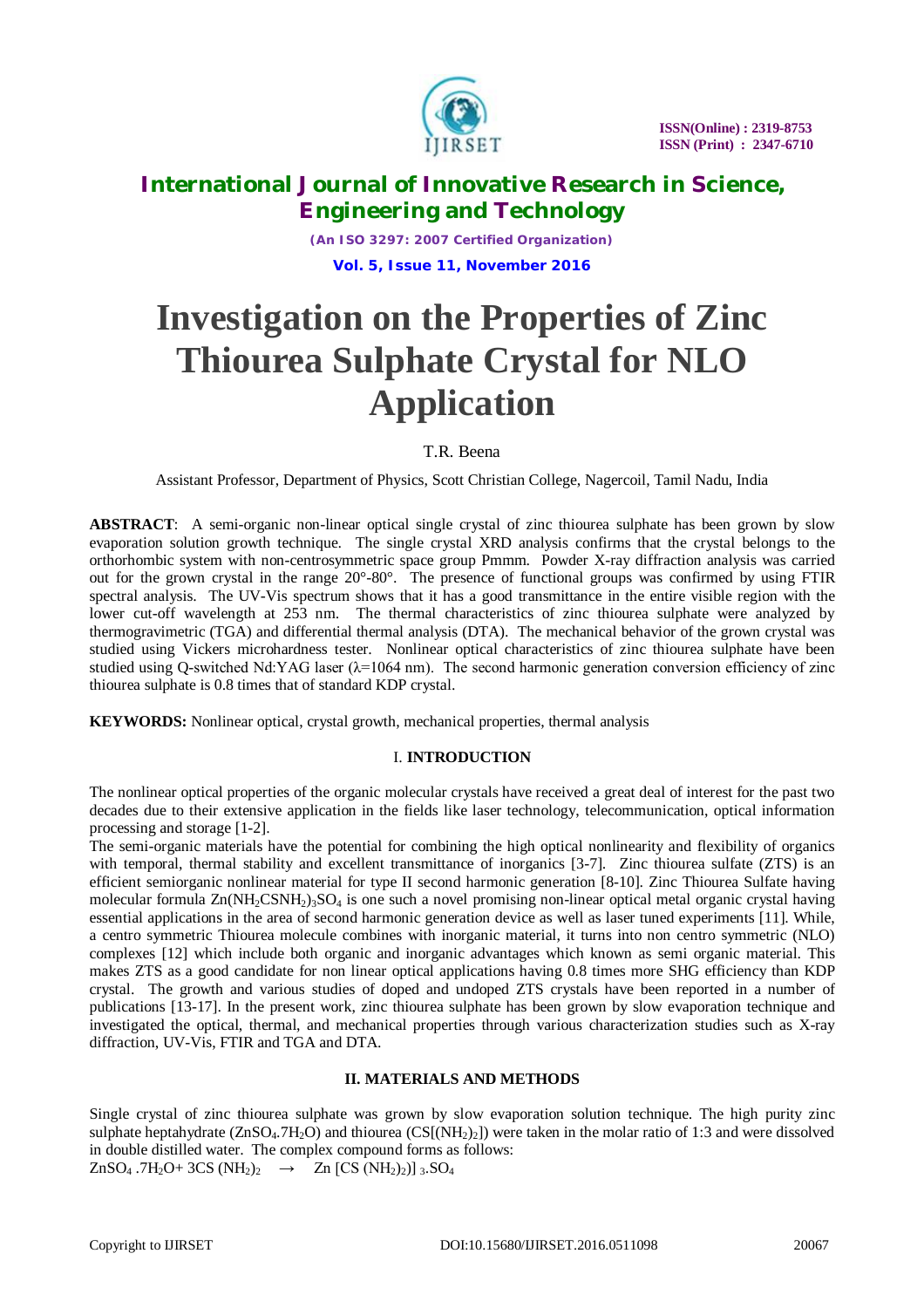

*(An ISO 3297: 2007 Certified Organization)*

#### **Vol. 5, Issue 11, November 2016**

Care was taken to avoid decomposition by keeping the temperature fixed at  $50^{\circ}$ C during stirring. The prepared homogeneous solution was filtered and kept for evaporation. Transparent colorless ZTS crystals were harvested in around 15 days.

#### III. **RESULT AND DISCUSSION**

 SINGLE CRYSTAL AND POWDER X-RAY DIFFRACTION The obtained XRD data of zinc thiourea sulphate crystal are a=7.795(5) Å, b=11.093(3) Å, c=15.467(6) Å,  $\alpha = \beta = \gamma = 90^{\circ}$ and cell volume=1337.4(2)  $\AA^3$ . The single XRD data of zinc thiourea sulphate crystal indicate that the grown crystal belongs to orthorhombic crystal system with  $P_{\text{mmm}}$  space group.



Fig.1. The standard and observed indexed Powder XRD Pattern of the grown ZTS Crystal

Powder X-ray powder diffraction (XRD) is vital for confirming the identity of a solid material and determining crystallinity and phase purity. Fig.1 shows the x-ray powder diffraction pattern of ZTS single crystal. The obtained (hkl) values were indexed using the JCPDS (No.53-0418) software. The sharp well defined Bragg's peaks at specific 2 theta angles found in the spectra show good crystallinity of the grown single crystal. The absorbed prominent peaks of ZTS are (100),(113),(105),(314) and (042). The very high intensity and low FWHM values confirms the good crystalline nature of the grown crystal. The peak positions are well matched with standard diffraction files (JCPDS No.53-0418) of ZTS.

#### FTIR SPECTRAL STUDY

The FTIR spectrum of ZTS is shown in Fig 2. In ZTS compound, there are three thiourea groups and one sulfate ion. Each thiourea group consists of one carbon atom bonding to one sulfur and two nitrogen atoms. Each of the nitrogen atoms in thiourea is connected to two hydrogen atoms. Zinc ion is tetrahedrally coordinated to three sulfur atoms of thiourea and to an oxygen atom of sulfate ion.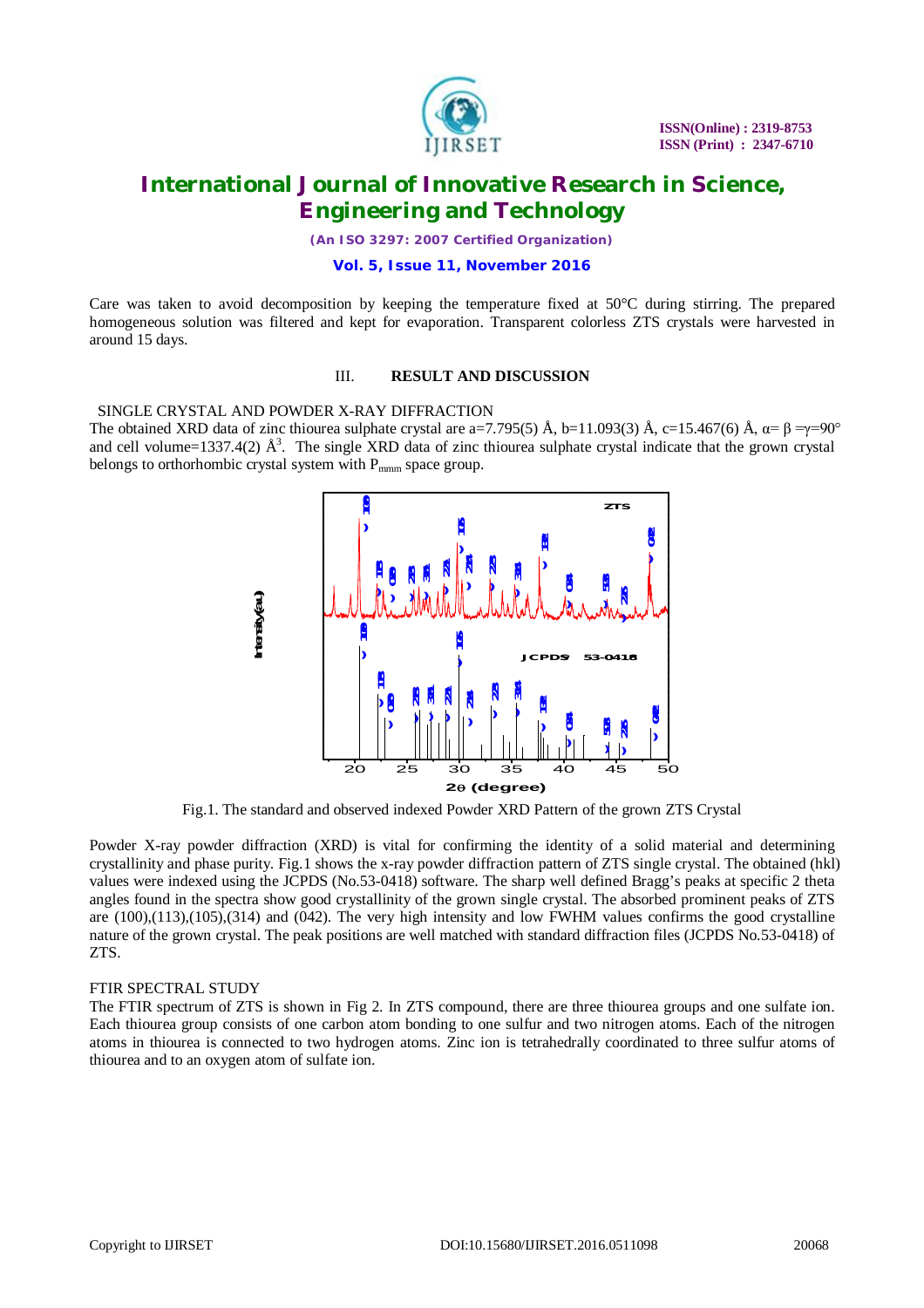

*(An ISO 3297: 2007 Certified Organization)*

**Vol. 5, Issue 11, November 2016**



Fig.2. FTIR Spectrum of the grown ZTS Crystal

The absorption band observed at 1633cm<sup>-1</sup> in the spectrum of ZTS corresponds to that of thiourea of about the same frequency  $1625 \text{ cm}^{-1}$  and can be assigned to the NH<sub>2</sub> bending vibration. The absorption observed at 1519 cm<sup>-1</sup> and 940  $cm^{-1}$  in the spectrum of ZTS corresponds to the 1470 and 910  $cm^{-1}$  absorption of thiourea, respectively and can be assigned to the N-C-N stretching vibration. The increase in the frequency can be attributed to the greater double bond character of the carbon to nitrogen bond on complex formation. The absorption band at about  $1402 \text{ cm}^{-1}$  corresponds to 1417 cm<sup>-1</sup> of thiourea and can be assigned to the C=S stretching vibration. On coordination through sulfur, nature of vibration is slightly changed. The sharp and intense absorption of ZTS at 713 cm<sup>-1</sup> corresponds to the 730 cm<sup>-1</sup> absorption of thiourea. The lowering of frequency can be attributed to the reduced double bond character of the C=S bond on coordination. The absorption bands assigned to the particular vibrations indicate the presence of sulfur to metal bonds in ZTS.

#### UV-VIS SPECTRAL ANALYSIS

The optical transmission spectrum of ZTS single crystal was recorded in the wavelength region 200-1000 nm and it is shown in Fig.3. For optical fabrications, the crystal should be highly transparent in the considered region of wavelength. The favorable transmittance of the crystal in the entire visible region suggests its suitability for second harmonic generation. The UV absorption edge for the grown crystal was observed to be around 253nm. The lower cut off wavelength is found to be 253nm for ZTS which infinity good agreement with reported value [20].



Fig.3. UV transmittance spectrum of the grown ZTS crystal

The optical absorption coefficient  $\alpha$ ) was calculated from transmittance using the following relation [18]

 $\overline{\phantom{a}}$ J  $\left(\frac{1}{T}\right)$  $\setminus$  $=\frac{1}{4}$ ln *d T*  $\alpha = \frac{1}{I} \ln \left( \frac{1}{I} \right)$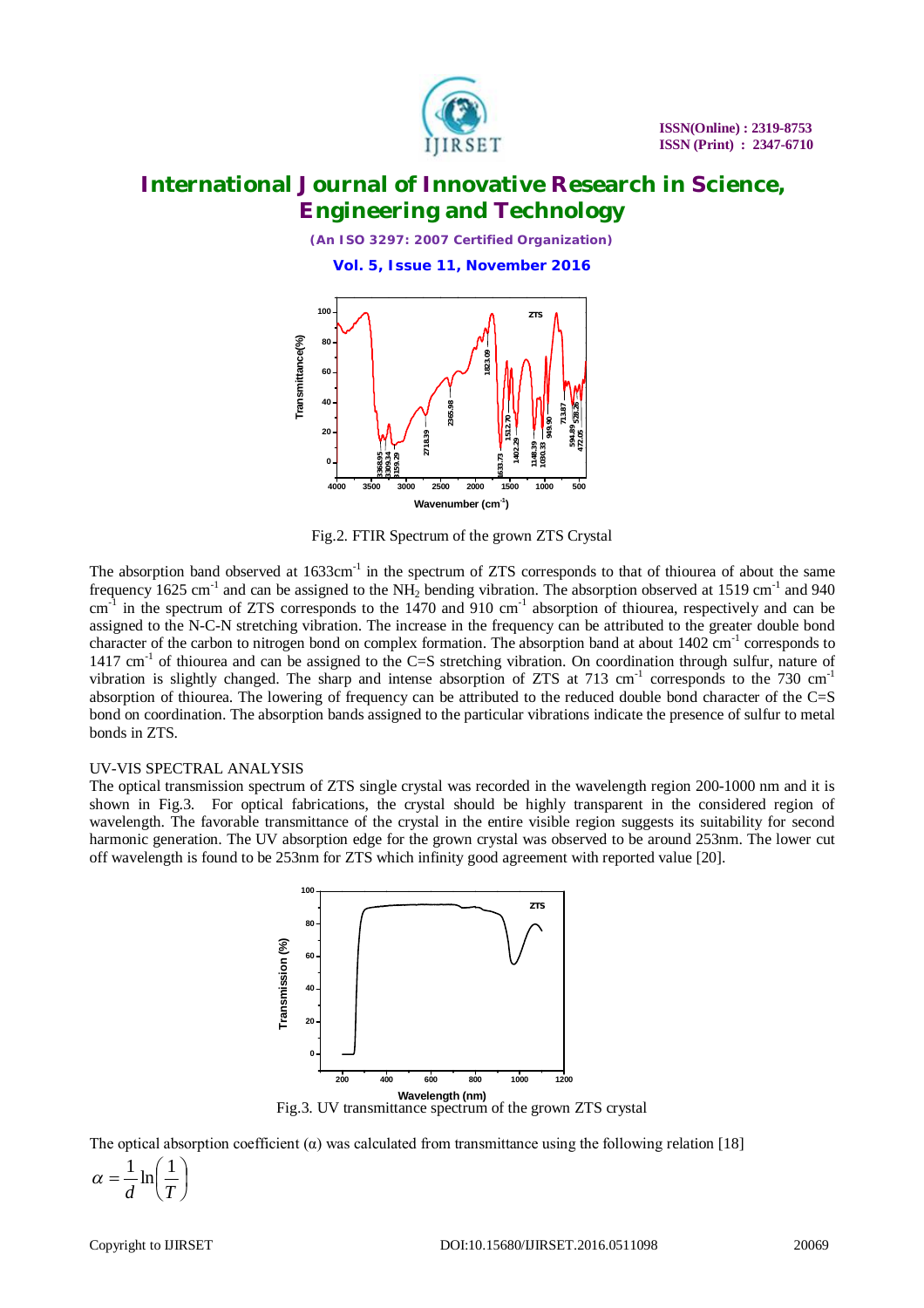

*(An ISO 3297: 2007 Certified Organization)*

#### **Vol. 5, Issue 11, November 2016**

where, T is the transmittance and  $d$  is the thickness of the crystal. As a direct band gap material, the crystal under study has an absorption coefficient ( $\alpha$ ) obeying the following relation for high photon energies (hv)[19].

$$
\alpha = \frac{A[hv - E_g]^{\frac{1}{2}}}{hv}
$$

where,  $E_g$  is the optical band gap of the crystal and A is a constant. A plot of variation of  $(\alpha h v)^2$  versus hv is shown in Fig.4.



Fig.4. Variation of photon energy (hv) with  $(ahv)^2$  of the grown ZTS crystal

 $E_g$  is evaluated using the extrapolation of the linear part [21]. Using Tauc's plot, the energy gap  $E_g$  was calculated as 4.2eV and the large band gap clearly indicates the wide transparency of the crystal. This high band gap value indicates that the grown crystal possesses dielectric behavior to induce polarization when powerful radiation is incident on the material.

#### THERMAL ANALSIS

The thermal analysis are used to find out the weight loss (TGA), melting and decomposition point (DTA) of the grown ZTS crystal. The TG/DTA curves were shown in Fig.5. There occurs no weight loss up to first x-axis (250°C) in the TG curve. This indicates that there is no inclusion of water in the crystal lattice. A major weight loss observed at  $250^{\circ}$ C in the TG curve is assigned to the decomposition of the title compound. During this transition mass of sample reduces by 51%. The first phase of weight loss begins at 223.04C which is attributed to the decomposition as well as the evaporation of the sample. The second phase of weight loss at  $312.22^{\circ}$ C is may be due to the degradation of the sample itself.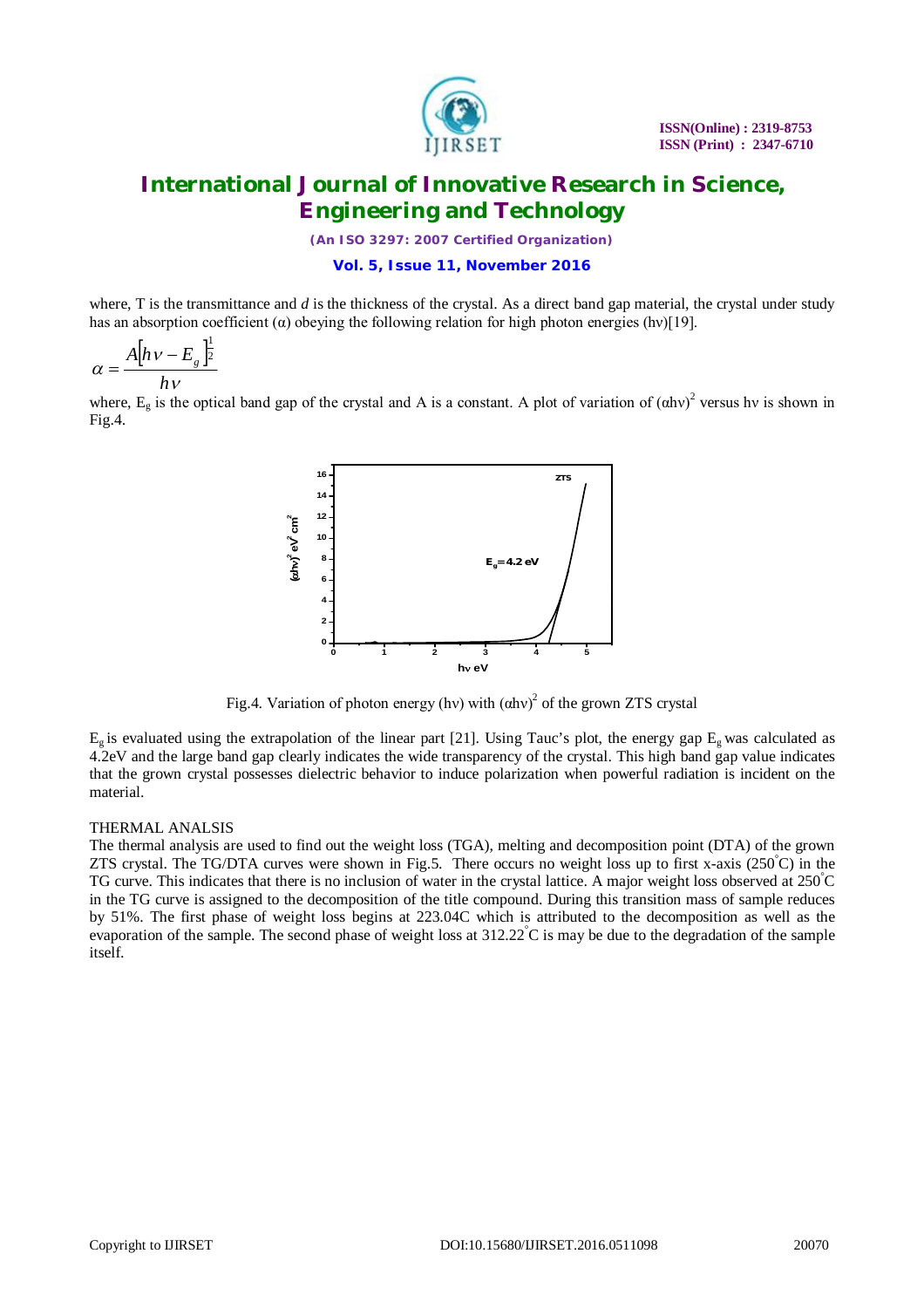

*(An ISO 3297: 2007 Certified Organization)*

**Vol. 5, Issue 11, November 2016**



Fig.5. TGA/DTA of curve grown ZTS crystal

DTA curve shows that pure ZTS melts at  $231^{\circ}$ C which was also confirmed by earlier literature. In the present work, DTA curve shows that ZTS starts to soften at  $231.7^{\circ}$ C and it undergoes endothermic transition (peaks) at  $250.86^{\circ}$ C, 205.3<sup>o</sup>C and 359.6<sup>o</sup>C. Also, the plot shows no endothermic or exothermic transitions below 250<sup>o</sup>C indicating the absence of other phase transitions before the melting point. The sharpness of endothermic peaks in DTA curve shows good degree of crystallinity of the grown crystals. No decomposition up to its melting point at tests the stability of this material for application in lasers, where the crystals are required to withstand high temperatures.

## **MICROHARDNESS**

Microhardness is the measure of strength of the material and is an important mechanical property of the optical materials in the formation of the fabrication of devices. Physically hardness is the resistance offered by the material to localized plastic deformation caused by scratching or indentation. Vickers microhardness studies were carried out on ZTS crystal by applying load of differed magnitudes. The indentation time was fixed constant for each trial. Repeated trials were performed to ascertain the correctness of the observed results.



Fig.6. Plot of load versus hardness number

The Vickers microhardness number  $H_v$  was calculated using the relation,

 $H_v=1.8544$  (P/d<sup>2</sup>) kg/mm<sup>2</sup>

where,

P is the load in kg and d is the diagonal length of indentation impression in mm. The plot of load (P) versus Vickers hardness number  $(H_v)$  is shown in Fig.6. It is observed that the hardness number increases with increasing load. The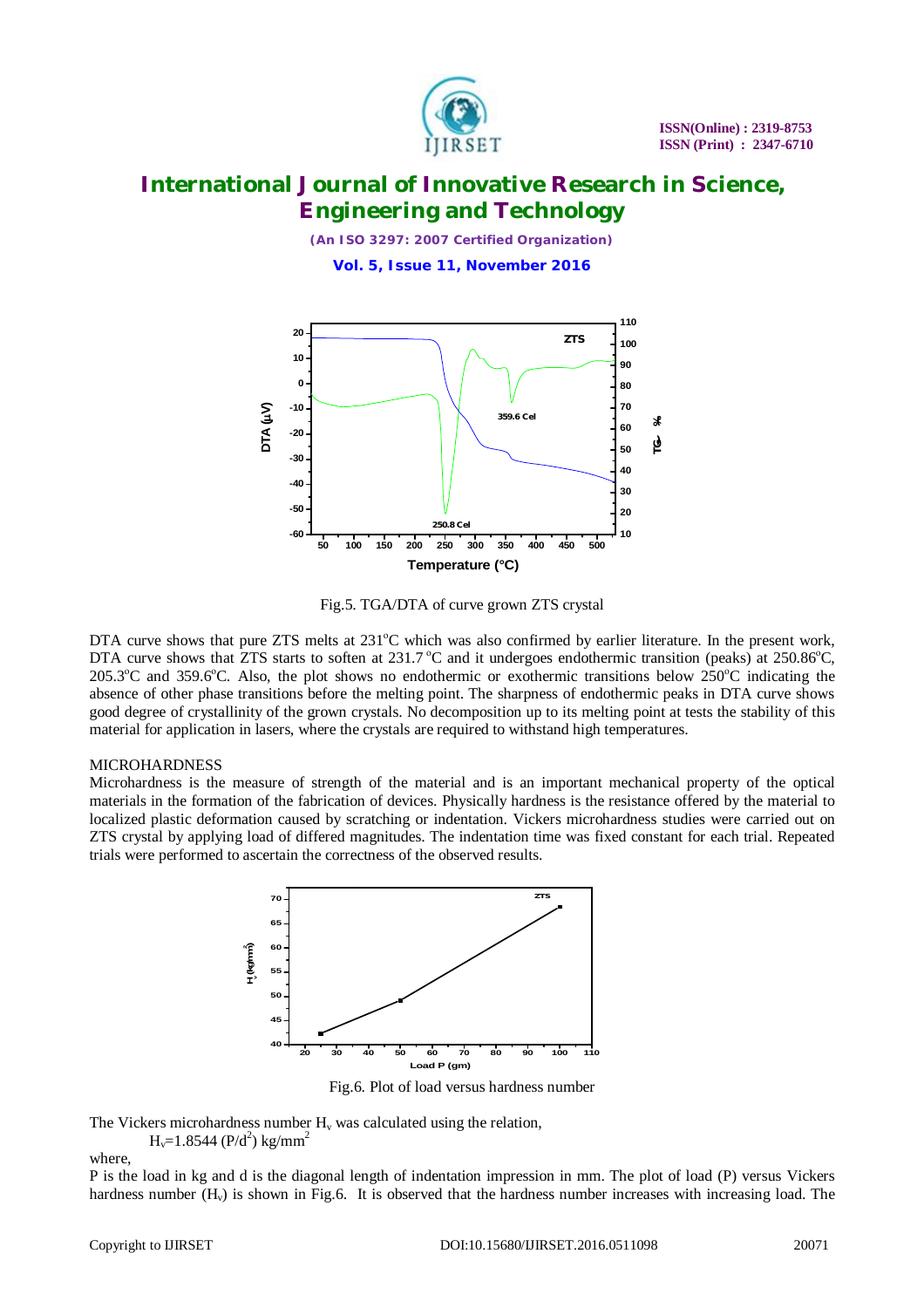

*(An ISO 3297: 2007 Certified Organization)*

**Vol. 5, Issue 11, November 2016**

increase in hardness with the load could be attributed to the heaping up of materials at the edges of impression made by the diamond pyramid.

The hardness value of ZTS crystal is found to  $68.9 \text{ kg/mm}^2$  for a load of 100g which confirms the good mechanical stability of the crystal. The relation between load and size of the indentation is given by Meyer's law:  $P = k_1d^n$  where,  $k_1$  is a constant for a given material and n is the work hardening coefficient. Fig.7, shows the least square fit plot of log (d) versus log (p).



Fig.7. Plot of log d versus log P

The slope of the straight line gives the work hardening coefficient (n). According to Onitsch, n should lie between 1 and 1.6 for hard materials and should be greater than 1.6 for soft materials. Since n is 2.6 for ZTS, it is concluded that the ZTS crystal is a soft material and hardness number increases with the load and it is useful for nonlinear applications.

#### SECOND HARMONIC GENERATION EFFICIENCY MEASUREMENTS

The most widely used technique for confirming the SHG efficiency of NLO materials to identity the materials with non-centrosymmetric crystal structures is the Kurtz Powder technique. Fine powder of ZTS crystals were exposed under 1064nm laser beam from a pulsed Nd:YAG laser having a repetition rate of 10Hz and pulse width of 8ns to test the second harmonic generation (SHG) efficiency of the ZTS crystal was evaluated by taking the microcrystalline powder of KDP as the reference material. The output light was passed through a monochromator which detected green light at 532nm. This confirms the NLO behavior of the material. The relative conversion efficiency was calculated from the output power of ZTS crystals with reference to KDP crystals. It is observed that the conversion efficiency of ZTS is 0.8 times that of KDP crystal.

#### **VI. CONCLUSION**

Good quality single crystals of zinc thiourea sulphate were grown by the slow evaporation solution growth technique. The molecular structure was established by single crystal XRD analysis. The presence of functional groups was identified by FTIR spectral analysis. The UV-visible spectrum suggests the suitability of the grown crystal for various optical applications. The thermal stability of the title crystal was determined by TG/DTA studies. Vickers microhardness was calculated in order to understand the mechanical stability of the grown crystal. The powder SHG measurement shows that the grown zinc thiourea sulphate crystal has SHG efficiency.

#### **REFERENCES**

[1] D. S. Chemla and J. Zyss, "Nonlinear Optical Properties of Organic Molecules and Crystals," Academic Press, New York, 1987.

[2] X. Q. Wang, D. Xu, D. R. Yuan, Y. P. Tian, W. T. Yu, S. Y. Sun, Z. H. Yang, Q. Fang, M. K. Lu, Y. X. Yan, F. Q.Meng, S. Y. Guo, G. H. Zhang, and M. H. Jiany, Mater. Res. Bull. 34.1992b, 2003.

<sup>[3]</sup> G. C. Gunjan Purohit Joshi, Indian J. Pure Appl. Phys. 41, 922, 2003.

<sup>[4]</sup> P. M. Ushashree, R. Jayavel, C. Subramanian and P. Ramasamy, J. Crystal Growth 197, 216, 1999.